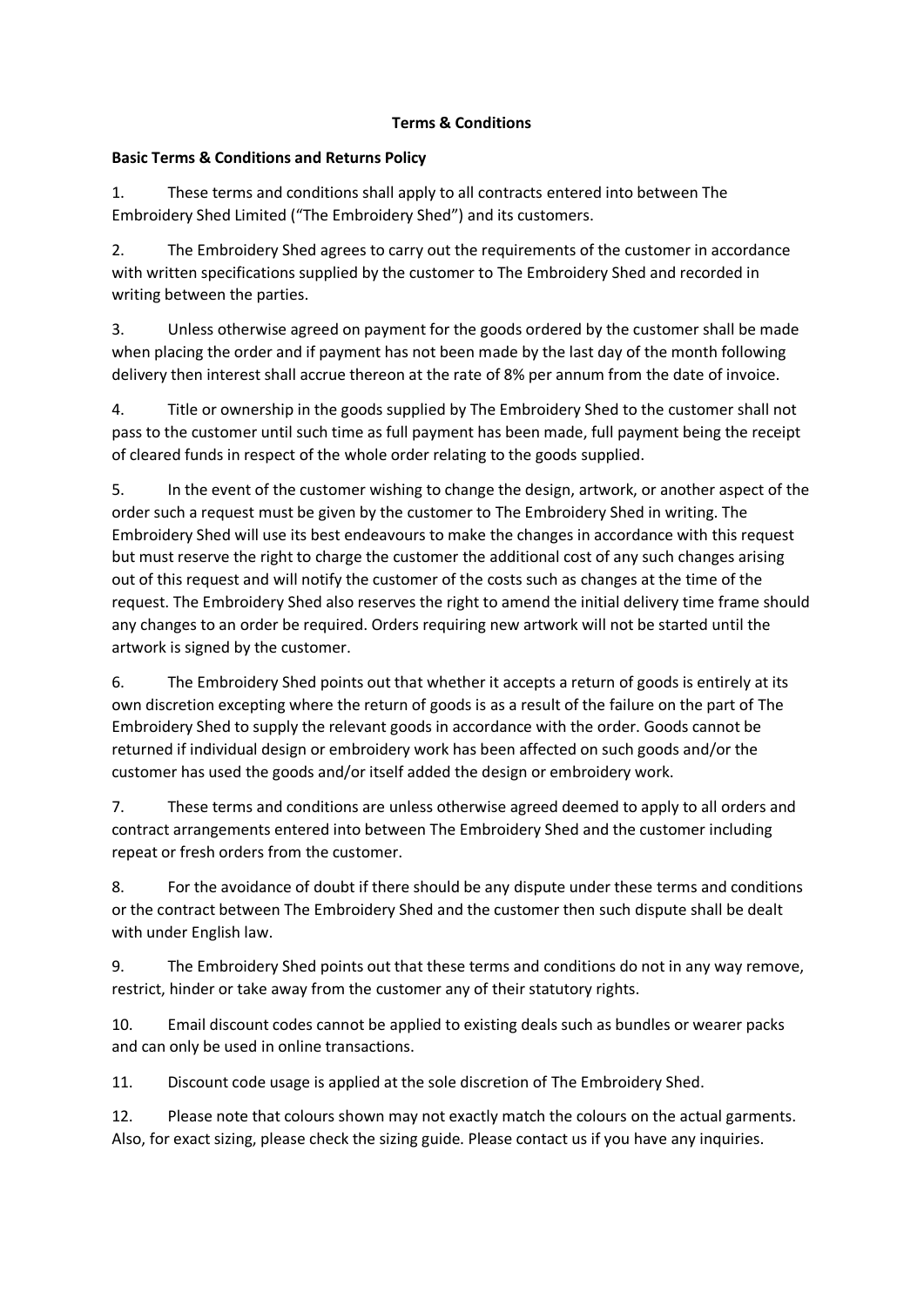13. Products specified as no VAT may have additional terms which qualify customers for no VAT, an example is safety footwear, individual purchases not for employees (subject to safety rating) will qualify for no VAT however purchases for employees will require the addition of VAT. It is the responsibility of the customer to make their use known to The Embroidery Shed if subject to VAT charges as individual use will be presumed unless told otherwise.

14. The Embroidery Shed withhold the right to refuse orders, at their sole discretion, for (but not limited to):

- 1. (a) Offensive words and slogans
	- (b) Offensive graphics and icons
- 2. (a) copyrighted material
	- (b) copyrighted images or phrases

## **The Embroidery Shed Returns Policy**

1. You may return any item bought from our standard range\* within 28 days of delivery providing it is in the original packaging and suitable for resale. We will also pay the return carriage costs for exchanges or refunds where the return is our error or the material is deemed to be faulty. Returns can take up to 15 working days to be processed.

Unless incorrectly supplied or deemed to be faulty we cannot accept the return of:

o Goods that have been embroidered, badged, or printed.

o Goods that have been assembled in line with your requirements.

o Goods that have been specially procured in line with your requirements and do not form part of our standard range\*.

2. Our promise is to uplift unwanted goods from your premises within 5 days of the request being made.

3. The Embroidery Shed reserve the right to attempt to repair/uplift any garments prior to providing a replacement.

4. This does not affect your statutory rights.

5. In the event of goods arriving with production or manufacturing errors, The Embroidery Shed reserves the right to correct these prior to offering a refund, at the sole discretion of The Embroidery Shed

\* Our standard range is any item available on our website and does not include special colours or sizes.